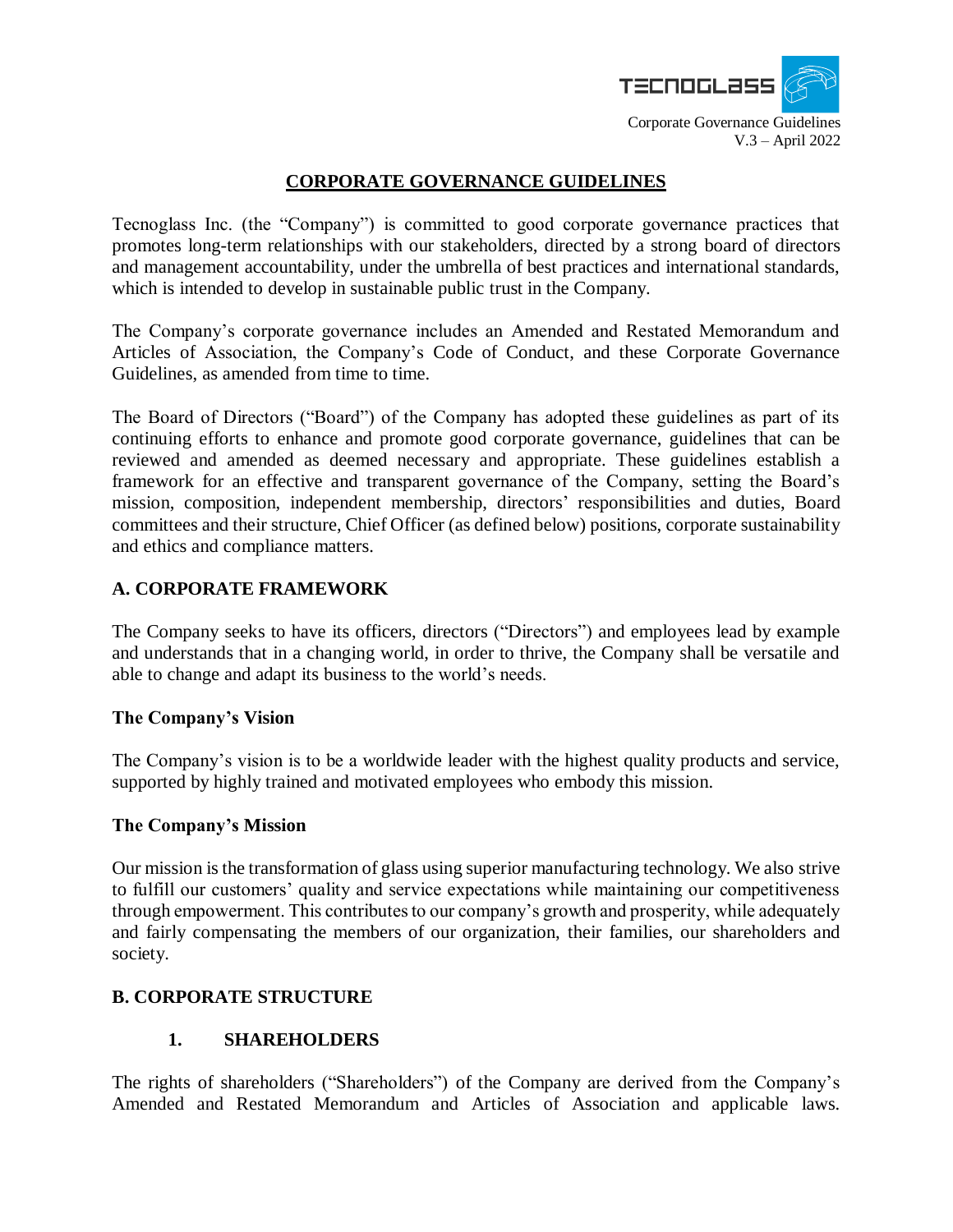

V.3 – April 2022

Shareholders are entitled to equal treatment and access to information, no matter their participation or number of shares held in the Company.

The Company shall maintain or cause to be maintained an updated Shareholders registry in accordance with the applicable laws so that shareholders' holdings are properly evidenced.

# **2. BOARD OF DIRECTORS**

The Board is elected by the shareholders and may exercise all the powers in the Company, overseeing their interest in the long-term and the overall success of the Company's performance and financial stability. The Board is the ultimate decision-making body of the Company, except for those powers reserved to the shareholders. Compensation in favor of Board Members shall be designed to attract and retain Directors who have the talent and experience necessary to advance the Company's long-term interests, with the general objective of providing Directors with compensation that is customary to practices at similar companies, and shall be approved by the majority of the full Board in accordance to the Amended and Restated Memorandum and Articles of Association of the Company.

The Board shall periodically review and reassess the adequacy of these guidelines and implement any proposed changes. The Board and each of its committees shall annually review its own performance.

Orientation materials will be made available and appropriate meetings will be held to acquaint new Directors with the business, history, current circumstances, key issues, and executive management of the Company. Board members are encouraged to participate in education programs related to Director duties and responsibilities. Following advance authorization by the Nominating and Corporate Governance Committee, the Company will reimburse Directors for the reasonable cost of continuing education programs which they attend.

## **2.1. Members and qualifications**

 $\overline{a}$ 

The Board shall be composed of a number of members as determined from time to time, with a majority of such members being deemed "independent" in accordance with the listing standards of the New York Stock Exchange<sup>1</sup> ("NYSE"), as amended from time to time (the "NYSE Listing Rules"). The Board at any time may decide, in accordance with the Amended and Restated Memorandum and Articles of Association to increase or decrease the number of members. Guidelines as to how to elect and what qualifications are required from Board members will be determined by the Nominating Committee.

<sup>&</sup>lt;sup>1</sup> Independent Director means a person other than an Executive Officer or employee of the Company or any other individual having a relationship which, in the opinion of the Board, would interfere with the exercise of independent judgment in carrying out the responsibilities of a director.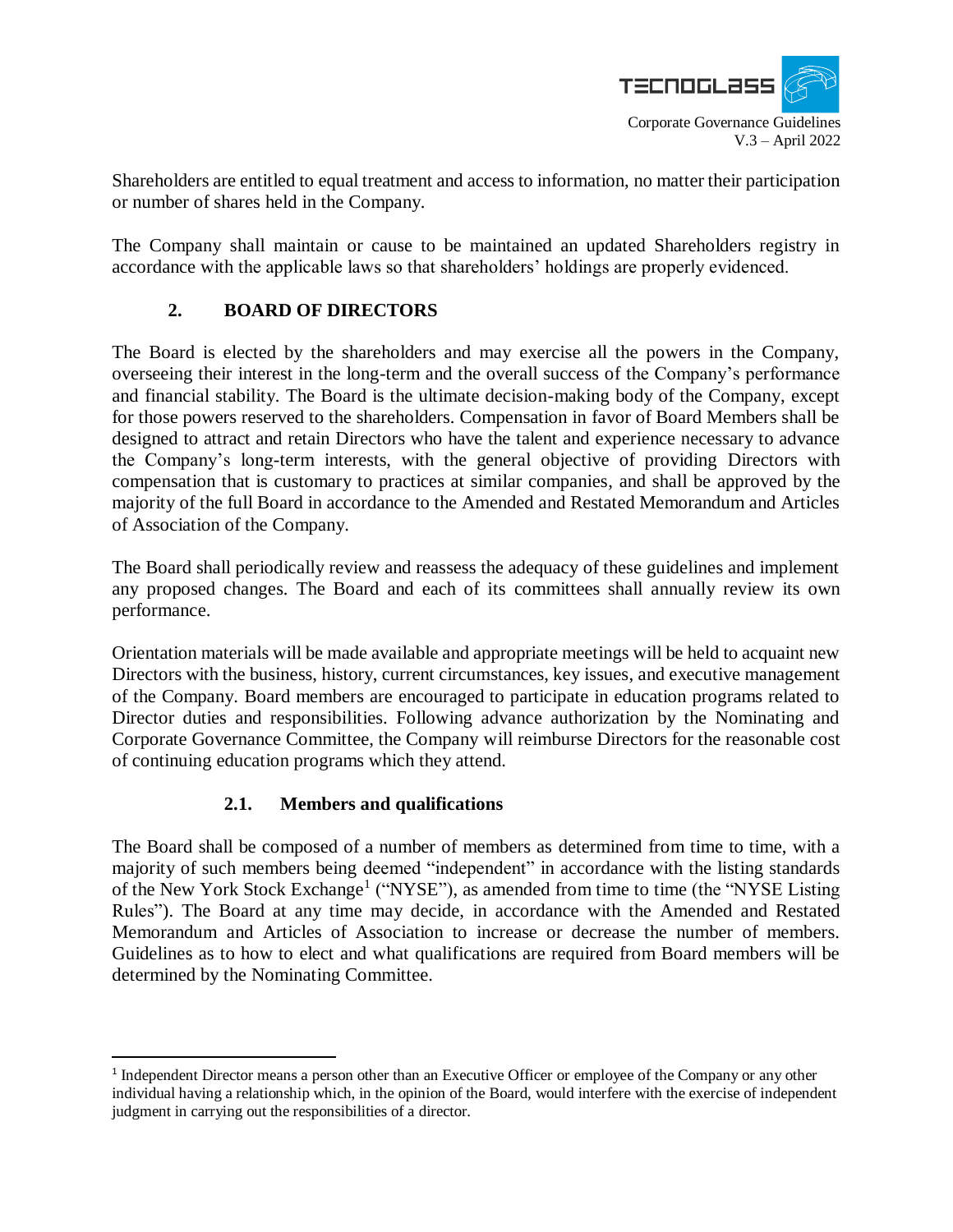

The Board believes that regular turnover in Board membership is important in order to ensure that the Board maintains an appropriate mix of skills, experiences, and perspectives. Accordingly, absent extraordinary circumstances, an independent Director shall not stand for reelection after he or she has served as a Director for 15 years.

## **2.2. Directors' responsibilities**

The main responsibility of Directors is to exercise their business judgment to act in what they believe to be in the best interests of the Company and its shareholders. Directors have fiduciary duties towards the Shareholders and shall act in accordance with applicable laws and regulations.

The Board selects and oversees the members of the first level of senior management who are incharge of conducting every-day business of the Company. The Board acts as counsel to the Officers of the Company, mainly to the Chief Executive Officer. The Board shall oversee maintenance of appropriate financial policies, internal controls, and compliance within the legal framework and through proper governance.

In delegating their duties, Directors may rely on senior executives and outside counsels. The Board shall have the authority, to the extent it deems necessary or appropriate, to retain independent legal, accounting, or other advisors.

Directors will have full and free access to the Company's officers, employees, books and records. Any meetings or contact that any of the Board members may require, shall be arranged through the Company's Chief Financial Officer or General Counsel. Directors should use their best judgment as to not disrupt business operations.

The Board shall review with the Company's Chief Executive Officer ("CEO"), on a periodic basis, corporate succession planning with respect to (i) emergency situations in which the CEO or any of the Company's other executive officers become unavailable to serve and (ii) retirement or other termination from the Company's employ of the CEO or other executive officers, including the identification and cultivation of individuals within senior management as part of the normal succession process. The CEO shall provide to the Board his recommendations and/or evaluation of potential successors, along with a review of any development plans for such individuals. As the Board is ultimately responsible for ensuring management succession, it shall systematically address any weakness(es) identified in its periodic reviews of the Company's succession plan.

The Board and each of its committees shall conduct an annual self-assessment of each individual Director's performance, the Board's performance, and the performance of each committee of the Board. The Secretary of the Company will oversee the self-assessment process, and the results of the self-assessment process will be reported to the Board.

# **2.3. Meetings**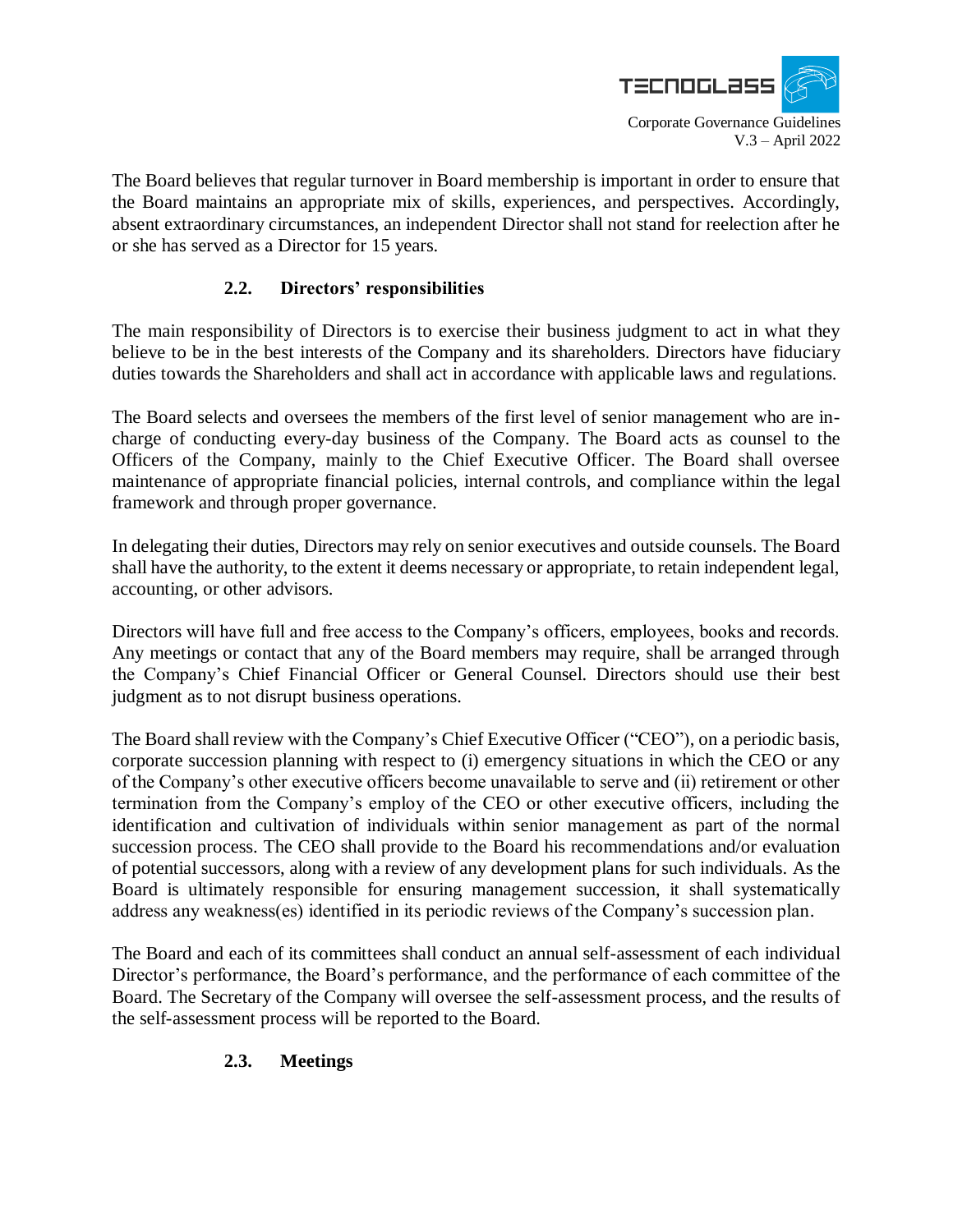

The Board shall meet as often as it determines, but not less frequently than quarterly. The Directors may request any officer, employee, or outside counsel to attend a meeting. Minutes of the Meetings shall be recorded in Company's books.

Actions of the Board may be taken in person at a meeting or in writing without a meeting. Actions taken at a meeting, to be valid, shall require the approval of a majority of the members present and voting. Actions taken in writing, to be valid, shall be signed by all members.

If at any time during the exercise of his or her duties, a member of the Board has a direct conflict of interest with respect to an issue subject to determination or recommendation, such member shall abstain from participation, discussion and resolution of the instant issue, and the remaining members of the Board shall discuss and decide on the issue at hand. The Board shall be able to make waivers and or accept that the Board member sits in the meeting, taking precautionary measures as deemed appropriate to guarantee the transparency in the decision-making process and shareholders' interest.

# **3. COMMITTEES OF THE BOARD**

# **3.1. Audit Committee**

## Purpose

The purpose of the Audit Committee (the "Audit Committee") of the Board is to assist the Board in monitoring (a) the integrity of the annual, quarterly and other financial statements of the Company, (b) the independent auditor's qualifications and independence, (c) the performance of the Company's internal audit function and independent auditor, respectively, and (d) the compliance by the Company with legal and regulatory requirements. The Audit Committee also shall review and approve all material or significant related-party transactions.

The Audit Committee shall prepare the report required by the rules of the Securities and Exchange Commission ("SEC") to be included in the Company's annual proxy statement.

## Committee Membership

The Audit Committee shall consist of no fewer than three members, absent a temporary vacancy. The composition of the Audit Committee shall meet the Audit Committee Requirements of the NYSE Listing Rules, as specified in NYSE Listing Rules 303A.06 and 303A.07, the independence and experience requirements of Section  $10A(m)(3)$  and Rule  $10A-3(b)(1)$  of the Securities Exchange Act of 1934 ("Exchange Act"), and the rules and regulations of the SEC.

The members of the Audit Committee shall be appointed by the Board from its Directors. The Audit Committee members may be replaced at any time by the Board. There shall be a Chairman of the Audit Committee which shall also be appointed by the Board. The Chairman of the Audit Committee shall be a member of the Audit Committee and, if present, shall preside at each meeting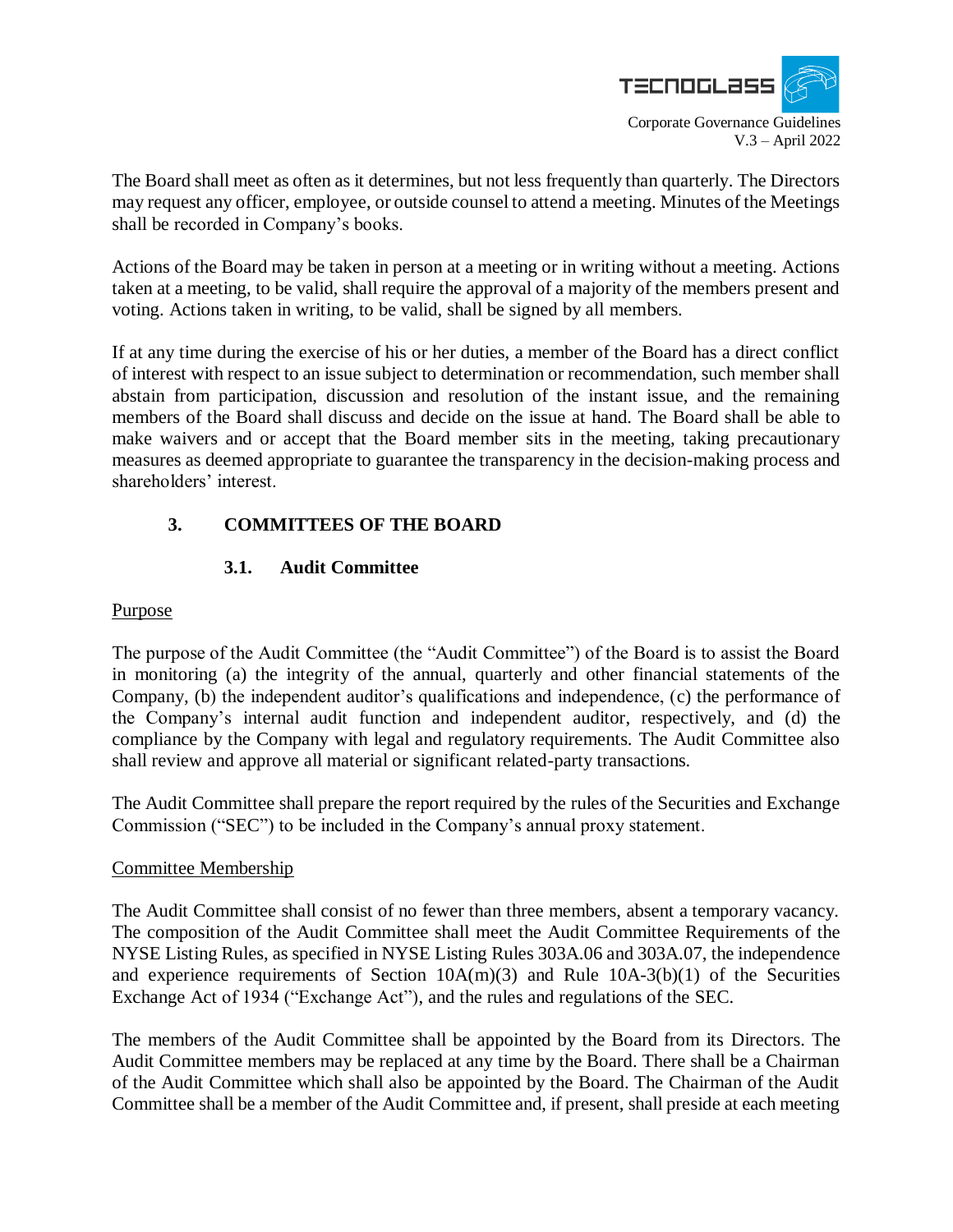

of the Audit Committee. He or she shall advise and confer with the executives of the Company and shall perform such other duties as may from time to time be assigned to him or her by the Audit Committee or the Board.

## Meetings

The Audit Committee shall meet as often as it determines, but not less frequently than quarterly. The Audit Committee shall meet as deemed necessary with management and the independent auditor, if possible, in separate executive sessions. The Audit Committee may request any officer or employee of the Company or the Company's outside counsel or independent auditor to attend a meeting of the Audit Committee or to meet with any members of, or consultants to, the Audit Committee. Minutes of the Meetings shall be recorded in Company's books.

Absent compelling and stated reasons, members who attend fewer than 75 percent of committee meetings by year should not be re-nominated. The Secretary of the Company should disclose members' attendance for committee meetings. Disclosure should distinguish between in-person and telephonic attendance.

#### Committee Authority and Responsibilities

The Audit Committee shall have the sole authority to appoint or replace the independent auditor. The Audit Committee shall be directly responsible for determining the compensation and oversight of the work of the independent auditor (including resolution of disagreements between management and the independent auditor regarding financial reporting) for the purpose of preparing or issuing an audit report or related work. The independent auditor shall report directly to the Audit Committee.

The Audit Committee shall pre-approve all auditing services and permitted non-audit services to be performed for the Company by its independent auditor, including the fees and terms thereof (subject to the *de minimis* exceptions for non-audit services described in Section 10A(i)(1)(B) of the Exchange Act which are approved by the Audit Committee prior to the completion of the audit). The Audit Committee may form and delegate authority to subcommittees of the Audit Committee consisting of one or more members when appropriate, including the authority to grant pre-approvals of audit and permitted non-audit services, provided that decisions of such subcommittee to grant preapprovals shall be presented to the full Audit Committee at its next scheduled meeting.

The Audit Committee shall have the authority, to the extent it deems necessary or appropriate, to retain independent legal, accounting, or other advisors. The Company shall provide for appropriate funding, as determined by the Audit Committee, for payment of compensation to (i) the independent auditor for the purpose of rendering or issuing an audit report and (ii) any advisors employed by the Audit Committee.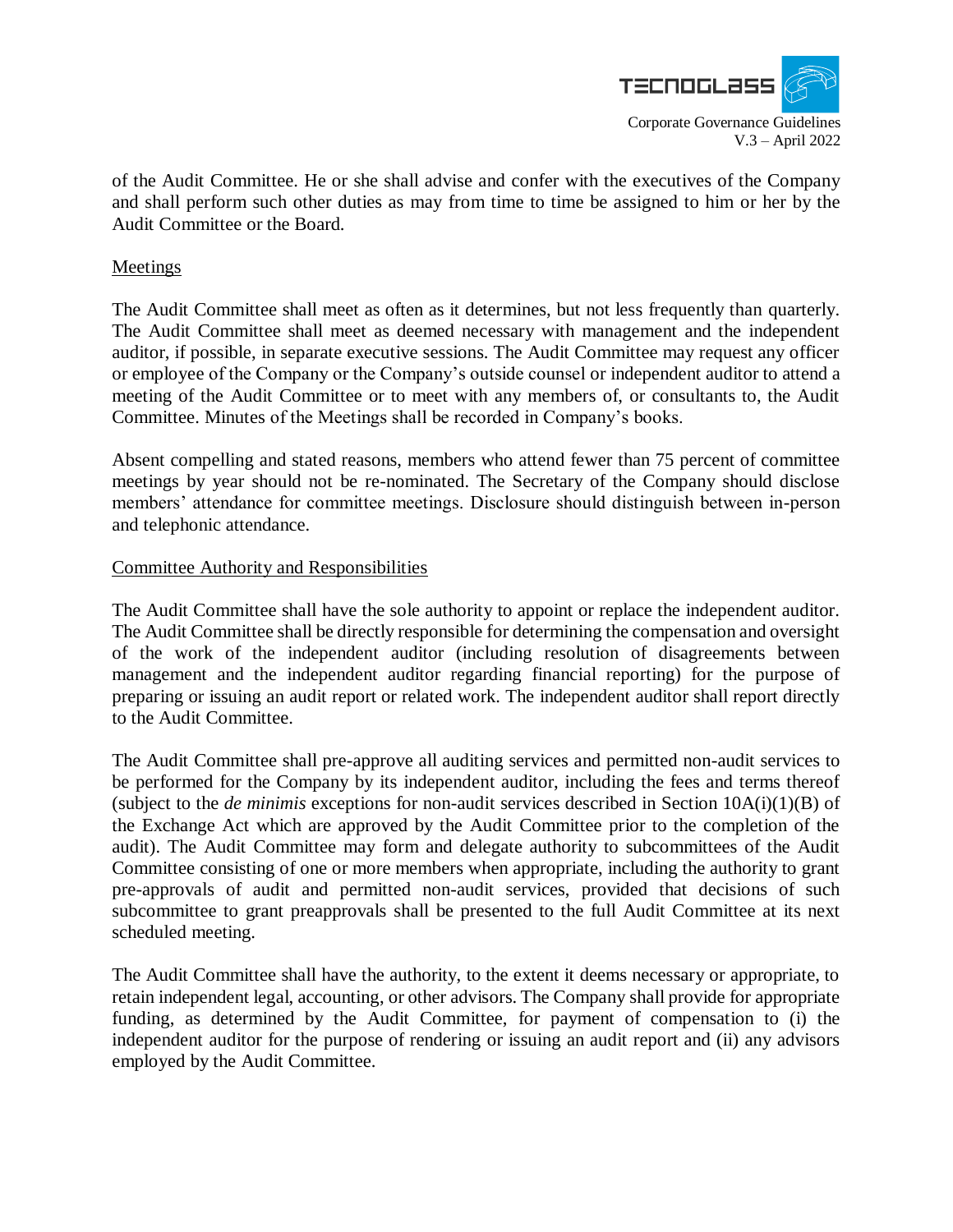

The Audit Committee shall make regular reports to the Board. The Audit Committee shall review and reassess the adequacy of its functions, responsibilities and internal charter and recommend any proposed changes to the Board for approval. The Audit Committee annually shall review the Audit Committee's own performance.

Among the Audit Committee's responsibilities are the review of the financial statements and disclosure of information, that in order to oversee and protect the Company's best interest at all times, the Audit Committee shall:

- 1. Meet with the independent auditor prior to the audit to review the scope, planning and staffing of the audit.
- 2. Review and discuss with management and the independent auditor the annual audited financial statements and recommend to the Board whether the audited financial statements should be included in the Company's Annual Report on Form 10-K (or the annual report to shareholders if distributed prior to the filing of the Form 10-K).
- 3. Review and discuss with management and the independent auditor the Company's quarterly financial statements prior to the filing of its Form 10-Q, including the results of the independent auditor's review of the quarterly financial statements.
- 4. Discuss with management and the independent auditor, as appropriate, significant financial reporting issues and judgments made in connection with the preparation of the Company's financial statements, including:
	- a. any significant changes in the Company's selection or application of accounting principles;
	- b. the Company's critical accounting policies and practices;
	- c. all alternative treatments of financial information within GAAP that have been discussed with management and the ramifications of the use of such alternative accounting principles;
	- d. any major issues as to the adequacy of the Company's internal controls and any special steps adopted in light of material control deficiencies; and
	- e. any material written communications between the independent auditor and management, such as any management letter or schedule of unadjusted differences.
- 5. Discuss with management the Company's earnings press releases generally, including the use of "pro forma" or "adjusted" non-GAAP information, and any financial information and earnings guidance provided to analysts and rating agencies. Such discussion may be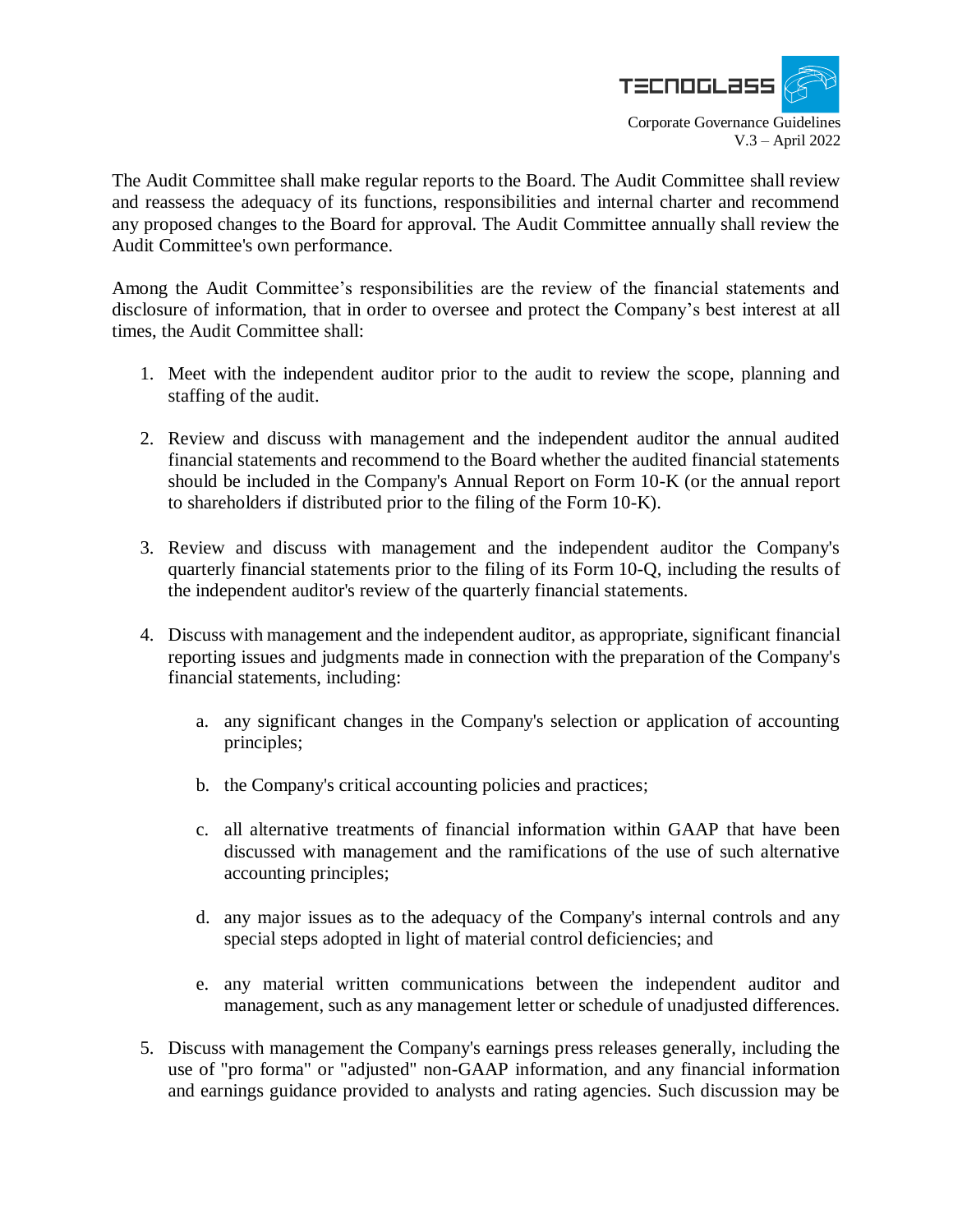

V.3 – April 2022

general and include the types of information to be disclosed and the types of presentations to be made.

- 6. Discuss with management and the independent auditor the effect on the Company's financial statements of (i) regulatory and accounting initiatives and (ii) off-balance sheet structures.
- 7. Discuss with management the Company's major financial risk exposures and the steps management has taken to monitor and control such exposures, including the Company's risk assessment and risk management policies.
- 8. Discuss with the independent auditor the matters required to be discussed by Statement on Auditing Standards No. 61 relating to the conduct of the audit, including any difficulties encountered in the course of the audit work, any restrictions on the scope of activities or access to requested information, and any significant disagreements with management.
- 9. Review disclosures made to the Audit Committee by the Company's CEO and Chief Financial Officer (or individuals performing similar functions) during their certification process for the Form 10-K and Form 10-Qs about any significant deficiencies and material weaknesses in the design or operation of internal control over financial reporting and any fraud involving management or other employees who have a significant role in the Company's internal control over financial reporting.
- 10. At least annually, obtain and review a report from the independent auditor, consistent with the rules of the Public Company Accounting Oversight Board, regarding (a) the independent auditor's internal quality-control procedures, (b) any material issues raised by the most recent internal quality-control review, or peer review, of the firm, or by any inquiry or investigation by governmental or professional authorities within the preceding five years respecting one or more independent audits carried out by the firm, (c) any steps taken to deal with any such issues and (d) all relationships between the independent auditor and the Company.
- 11. Evaluate the qualifications, performance, and independence of the independent auditor, including whether the auditor's quality controls are adequate and the provision of permitted non-audit services is compatible with maintaining the auditor's independence, and taking into account the opinions of management and the internal auditor. The Audit Committee shall present its conclusions with respect to the independent auditor to the Board.
- 12. Verify the rotation of the lead (or coordinating) audit partner having primary responsibility for the audit and the audit partner responsible for reviewing the audit as required by law. Consider whether, in order to assure continuing auditor independence, it is appropriate to adopt a policy of rotating the independent auditing firm on a regular basis.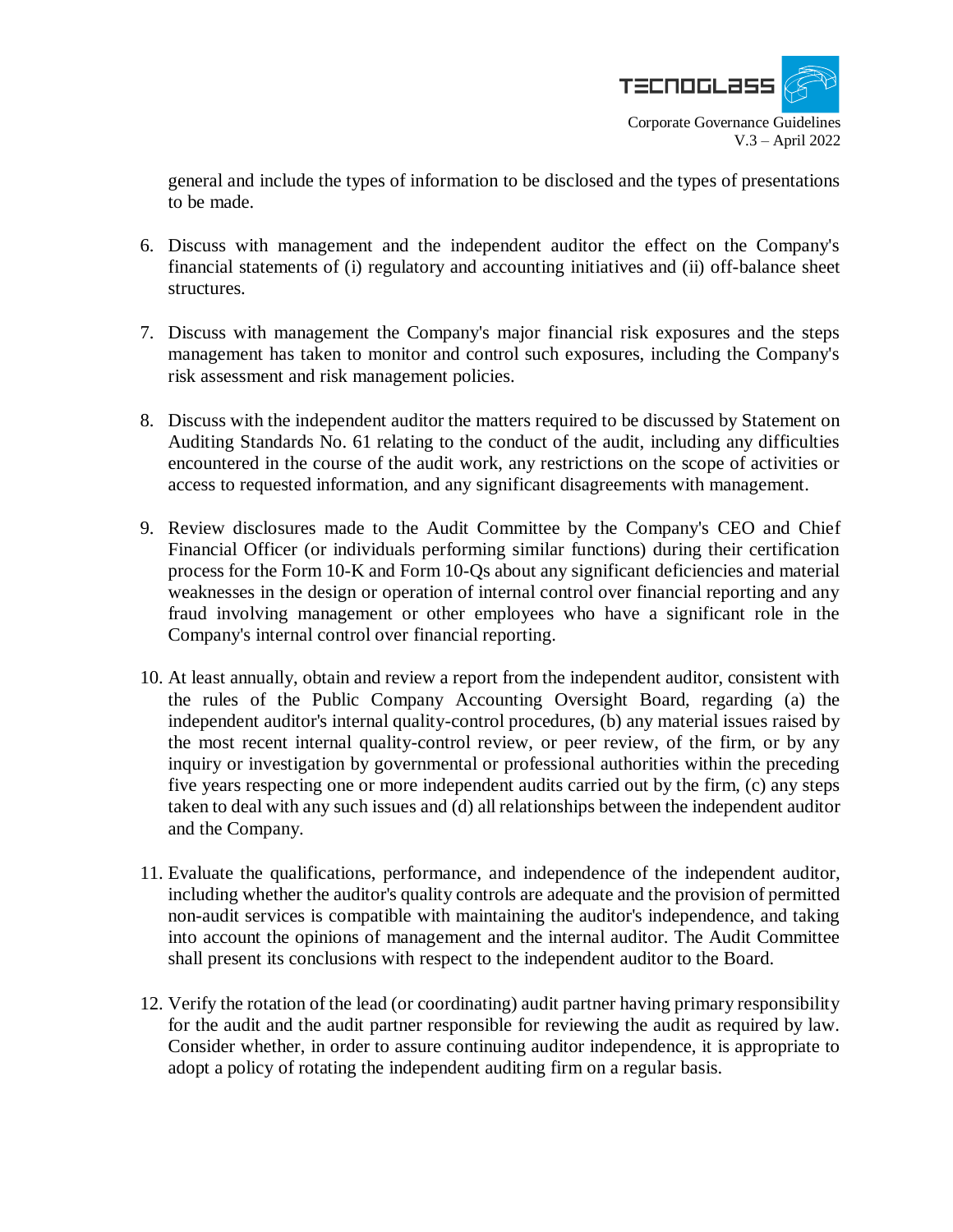

V.3 – April 2022

- 13. Oversee the Company's hiring of employees or former employees of the independent auditor who participated in any capacity in the audit of the Company.
- 14. Be available to the independent auditor during the year for consultation purposes.
- 15. Obtain assurance from the independent auditor that Section 10A(b) of the Exchange Act has not been implicated.
- 16. Review and approve material or significant related-party transactions.
- 17. Inquire and discuss with management the Company's compliance with applicable laws and regulations and with the Company's Code of Conduct and ethics and compliance program in effect at such time, if any, and, where applicable, recommend policies and procedures for future compliance.
- 18. Review and approve procedures (which may be incorporated in the Company's Code of Conduct, in effect at such time, if any) for the receipt, retention and treatment of complaints received by the Company regarding accounting, internal accounting controls or reports which raise material issues regarding the Company's financial statements or accounting policies.
- 19. Discuss with management and the independent auditor any correspondence with regulators or governmental agencies and any published reports that raise material issues regarding the Company's financial statements or accounting policies.
- 20. Discuss with the Company's General Counsel legal matters that may have a material impact on the financial statements or the Company's compliance policies.
- 21. Review and approve material payments made to the Company's officers and Directors or its or their affiliates when not part of ordinary course of business. Any payments made to members of the Audit Committee will be reviewed and approved by the Board, with the interested Director or Directors abstaining from such review and approval.
- 22. Meet separately, periodically, with management, internal auditors, and independent auditors.
- 23. Report regularly to the Board on matters within the Audit Committee's scope of responsibility and purpose as described herein.
- 24. Perform an annual performance evaluation of the audit committee.

Limitation of Audit Committee's Role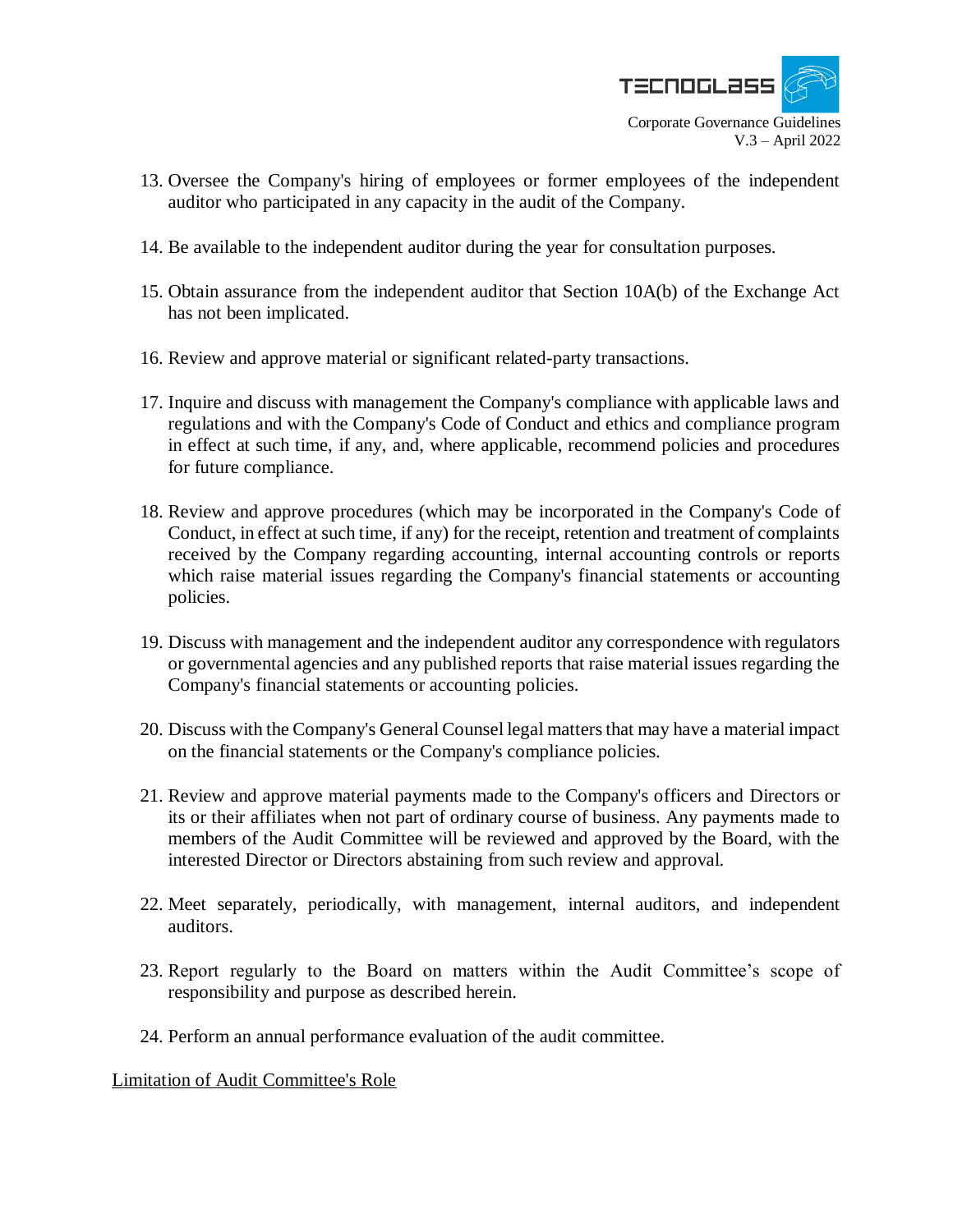

While the Audit Committee has the responsibilities and powers set forth herein, it is not the duty of the Audit Committee to plan or conduct audits or to determine that the Company's financial statements and disclosures are complete and accurate and are in accordance with generally accepted accounting principles and applicable rules and regulations. These are the responsibilities of management and the independent auditor.

## **3.2. Nominating and Corporate Governance Committee**

## **Purpose**

The Nominating and Corporate Governance Committee (the "Nominating Committee") shall, among other things, (a) discharge the responsibilities of the Board relating to the appropriate size, functioning and needs of the Board including, but not limited to, identification, recruitment and retention of high-quality Board members and committee composition and structure, (b) the maintenance of corporate governance guidelines appropriate for and applicable to the Company, and (c) the regular evaluation of the Nominating Committee, Board, and management of the Company. Whenever the Nominating Committee takes an action, it shall exercise its independent judgment on an informed basis that the action is in the best interests of the Company and Shareholders.

## Committee Membership

The Nominating Committee shall consist of at least two members of the Board as determined from time to time by the Board. Each member shall be "independent" in accordance with the listing standards of the NYSE, as amended from time to time.

The Board shall elect the members of this Nominating Committee and may make changes from time to time pursuant to the provisions below. Unless a chair is elected by the Board, the members of the Nominating Committee shall designate a chair by majority vote of the full Nominating Committee membership, designation that can be made permanent or for each meeting.

A Nominating Committee member may resign by delivering his or her written resignation to the chairman of the Board, or may be removed by majority vote of the Board by delivery to such member of written notice of removal, to take effect at a date specified therein, or upon delivery of such written notice to such member if no date is specified.

## **Meetings**

The Nominating Committee shall meet at such times as it deems necessary to fulfill its responsibilities, but in no case less than one time per calendar year. Meetings of the Nominating Committee shall be called by the chairman of the Nominating Committee upon such notice as is provided for in the memorandum and articles of association of the Company with respect to meetings of the Board. A majority of the members shall constitute a quorum. Actions of the Nominating Committee may be taken in person at a meeting or in writing without a meeting.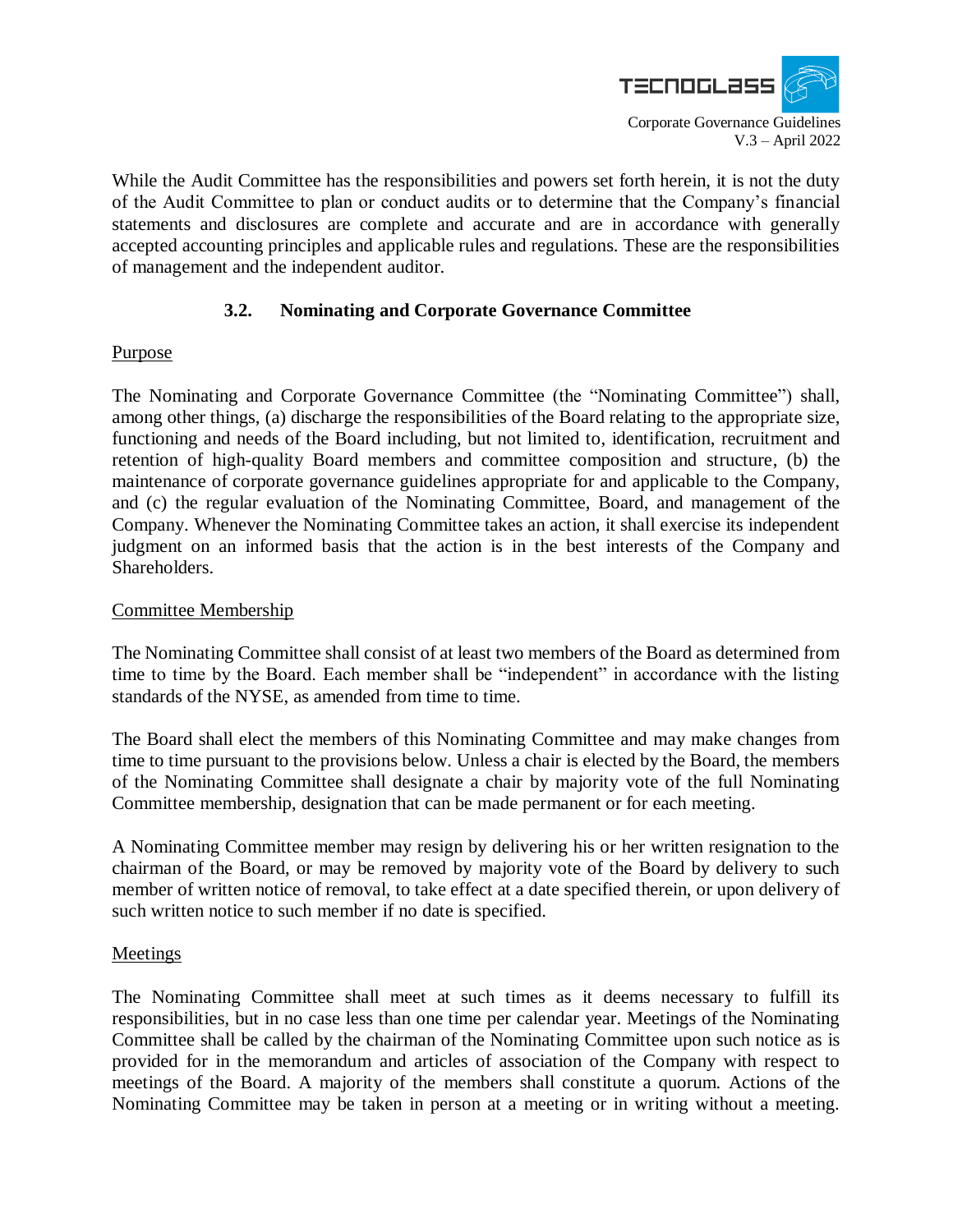

Minutes of the meetings whether in person or in writing shall be kept in Company's books. Actions taken at a meeting, to be valid, shall require the approval of a majority of the members present and voting. Actions taken in writing, to be valid, shall be signed by all members of the Nominating Committee. The Nominating Committee shall report its minutes from each meeting to the Board.

The chairman of the Nominating Committee may establish such rules as may from time to time be necessary or appropriate for the conduct of the business of the Nominating Committee. At each meeting, the chairman shall appoint as secretary a person who may, but need not, be a member of the Nominating Committee. A certificate of the secretary of the Nominating Committee or minutes of a meeting of the Nominating Committee executed by the secretary setting forth the names of the members of the Nominating Committee present at the meeting or actions taken by the Nominating Committee at the meeting shall be sufficient evidence at all times as to the members of the Nominating Committee who were present, or such actions taken.

#### Committee Authority and Responsibilities

- 1. Developing the candidate guidelines, criteria, and qualifications for membership on the Board.
- 2. Identifying, recruiting, reviewing and recommending candidates for election to the Board or to fill vacancies on the Board.
- 3. Engaging, retaining, and terminating search firms used to identify director candidates, including the sole authority to approve the search firms' fees and other retention terms.
- 4. Reviewing candidates proposed by Shareholders and conducting appropriate inquiries into the background and qualifications of any such candidates.
- 5. Establishing subcommittees for the purpose of evaluating special or unique matters.
- 6. Monitoring and making recommendations regarding committee structure and operations, contributions, and composition.
- 7. Developing and recommending to the Board corporate governance guidelines applicable to the Company.
- 8. Evaluating, on an annual basis, the Nominating Committee's performance.

The Nominating Committee shall prepare a statement each year concerning its compliance with this charter for inclusion in the Company's proxy statement.

## Candidate Guidelines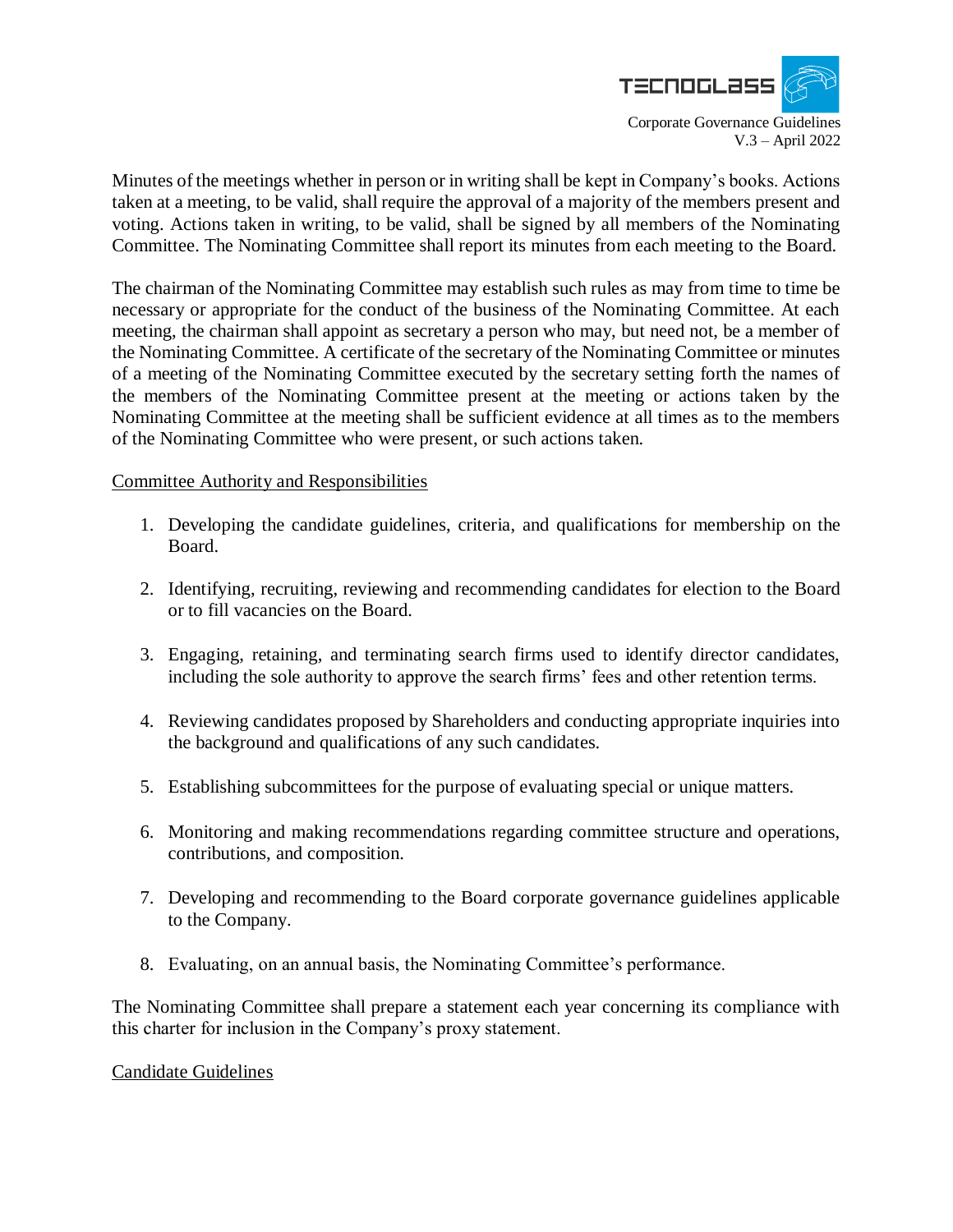

The Nominating Committee will identify, evaluate, and recommend candidates to become Directors with the goal of creating a balance of knowledge and experience. Nominations to the Board may also be submitted to the Nominating Committee by the Company's shareholders in accordance with the Company's policy, described herein. Candidates will be reviewed in the context of current composition of the Board (including the diversity in background, experience, and viewpoints of the Board), the operating requirements of the Company and the long-term interests of the Shareholders. In conducting this assessment, the Nominating Committee will consider and evaluate each director-candidate based upon its assessment of the following criteria:

- Whether the candidate is independent pursuant to the requirements of the NYSE.
- Whether the candidate is accomplished in his or her field and has a reputation, both personal and professional, that is consistent with the image and reputation of the Company.
- Whether the candidate has the ability to read and understand basic financial statements. The Nominating Committee also will determine if a candidate satisfies the criteria for being an "audit committee financial expert," as defined by the SEC.
- Whether the candidate has relevant experience and expertise and would be able to provide insights and practical wisdom based upon that experience and expertise.
- Whether the candidate has knowledge of the Company and issues affecting the Company.
- Whether the candidate is committed to enhancing shareholder value.
- Whether the candidate fully understands, or has the capacity to fully understand, the legal responsibilities of a director and the governance processes of a public company.
- Whether the candidate is of high moral and ethical character and would be willing to apply sound, objective, and independent business judgment, and to assume broad fiduciary responsibility.
- Whether the candidate has, and would be willing to commit, the required hours necessary to discharge the duties of Directors.
- Whether the candidate has any prohibitive interlocking relationships or conflicts of interest.
- Whether the candidate is able to develop a good working relationship with other Board members and contribute to the Board's working relationship with the senior management of the Company.
- Whether the candidate is able to suggest business opportunities to the Company.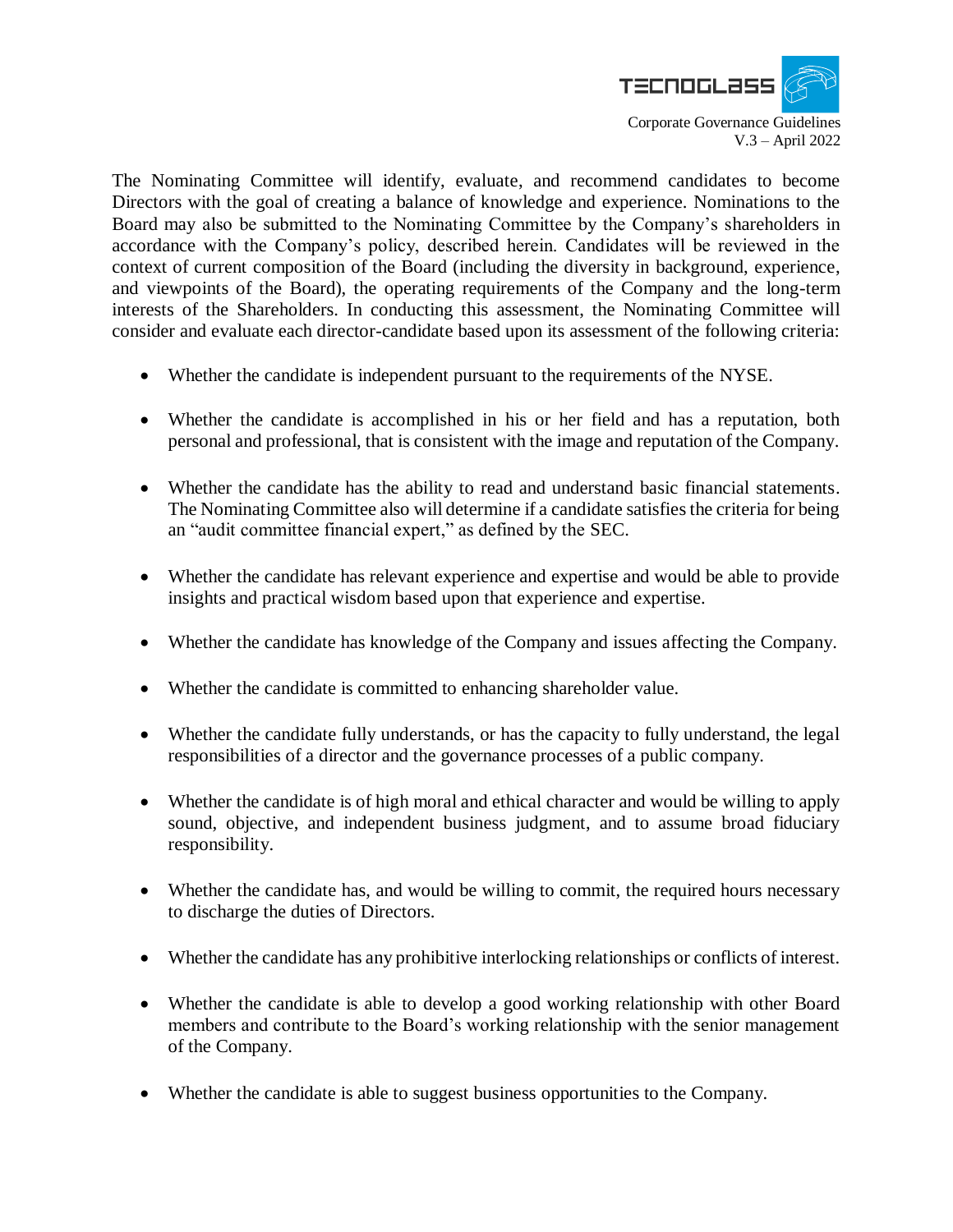

#### Shareholder Recommendations for Directors

Shareholders who wish to recommend to the Nominating Committee a candidate for election to the Board should send their letters to Avenida Circunvalar a 100 mts de la Vía, Barrio Las Flores Barranquilla, Colombia, Attention: Nominating Committee. All such letters will be promptly forwarded to the members of the Nominating Committee. Shareholders must follow certain procedures to recommend to the Nominating Committee candidates for election as Directors. In general, in order to provide sufficient time to enable the Nominating Committee to evaluate candidates recommended by shareholders in connection with selecting candidates for nomination in connection with the Company's annual general meeting of shareholders, the Company must receive the shareholder's recommendation no later than thirty (30) days after the end of the Company's fiscal year.

The recommendation must contain the following information about the candidate:

- Name:
- $\bullet$  Age;
- Identification;
- Business and current residence addresses, as well as residence addresses for the past 20 years;
- Principal occupation or employment and employment history (name and address of employer and job title) for the past 10 years (or such shorter period as the candidate has been in the workforce);
- Educational background;
- Permission for the Company to conduct a background investigation, including the right to obtain education, employment, and credit information;
- The number of shares of common share of the Company beneficially owned by the candidate;
- The information that would be required to be disclosed by the Company about the candidate under the rules of the SEC in a Proxy Statement soliciting proxies for the election of such candidate as a director (which currently includes information required by Items 401, 404 and 405 of Regulation S-K); and
- A signed consent of the nominee to serve as a Director of the Company, if elected.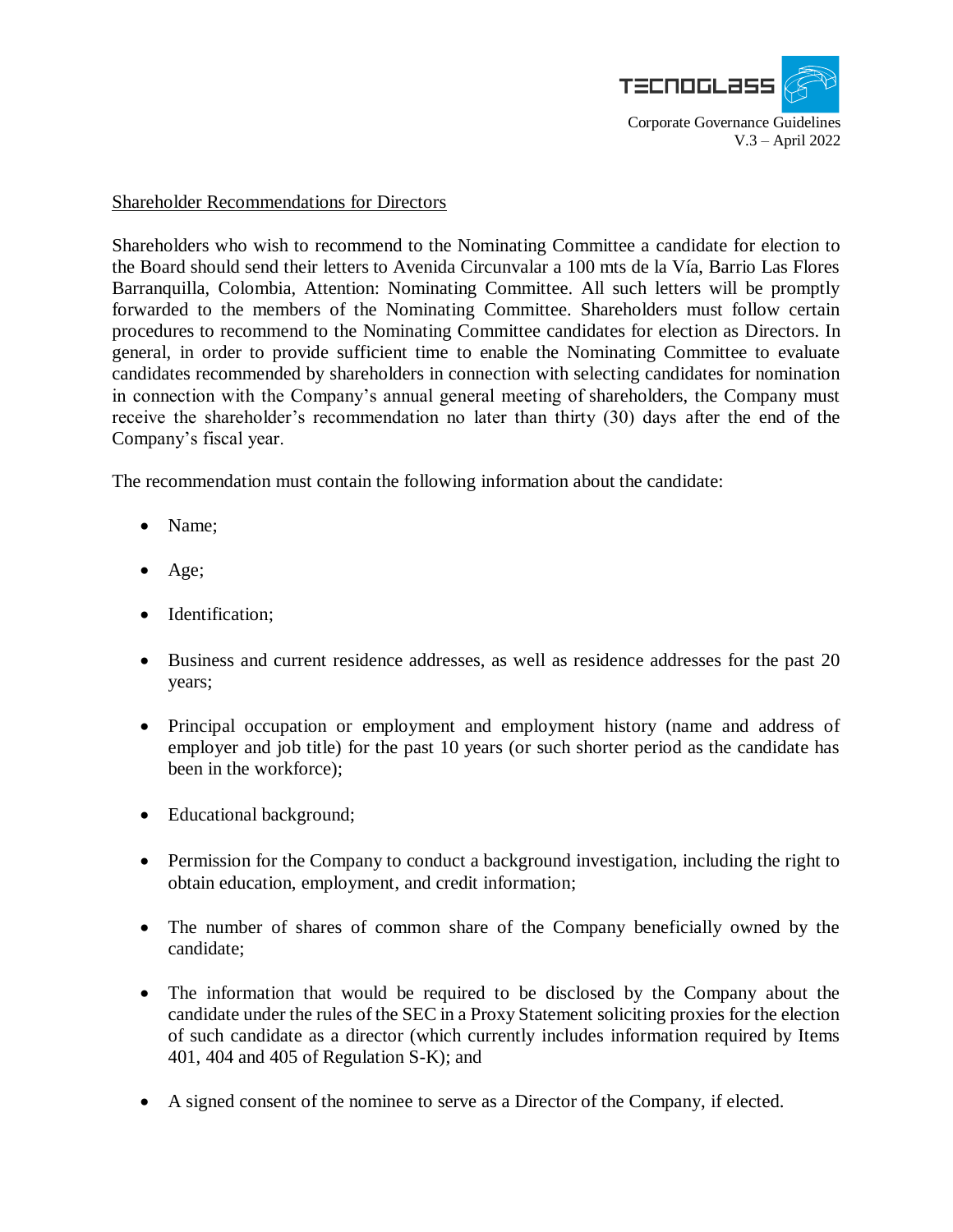

## **3.3. Compensation Committee**

## Purpose

The Compensation Committee is appointed by the Board for the purposes of, among other things, (a) discharging the Board's responsibilities relating to the compensation of the CEO and other executive officers of the Company, including without limitation reviewing and approving corporate goals and objectives related to such compensation, (b) administering or delegating the power to administer the Company's incentive compensation and equity-based compensation plans and (c) if required by applicable rules and regulations, issuing a "Compensation Committee Report" to be included in the Company's annual report on Form 10-K or proxy statement, as applicable.

## Committee Membership

In accordance with NYSE Listing Rule 303A.05, the Compensation Committee shall be comprised of two or more members (including a chairperson), all of whom shall be "independent directors," as such term is defined in NYSE Listing Rules 303A.01 and 303A.02. The preceding sentence notwithstanding, at any time and for so long as the Company is a "controlled company" as defined in NYSE Listing Rule 303A.00, the Company is exempt from the requirements of NYSE Listing Rule 303A.05 and therefore the composition of the Compensation Committee may, but shall not be required to, accord with such requirements. At least two of the Compensation Committee members shall be "non-employee directors" as defined by Rule 16b-3 under the Securities Exchange Act of 1934 and "outside directors" as defined by Section 162(m) of the Internal Revenue Code. The members of the Compensation Committee and the chairperson shall exercise at the pleasure of the Board, until relieved from their duties. If the Board does not elect a new Compensation Committee, the members elected will continue to exercise as Compensation Committee until a new one is elected. Any Compensation Committee member (including the chairperson) may be removed at any time, with or without cause, by the Board.

The Compensation Committee shall have authority to delegate any of its responsibilities to one or more subcommittees as the Compensation Committee may from time to time deem appropriate. If at any time the Compensation Committee includes a member who is not a "non-employee director" within the meaning of Rule 16b-3 under the Exchange Act, then a subcommittee comprised entirely of individuals who are "non-employee directors" may be formed by the Compensation Committee for the purpose of ratifying any grants of awards under any incentive or equity-based compensation plan for the purposes of complying with the exemption requirements of Rule 16b-3 of the Exchange Act or Section 162(m) of the Internal Revenue Code of 1986, as amended; provided that any such grants shall not be contingent on such ratification.

## Meetings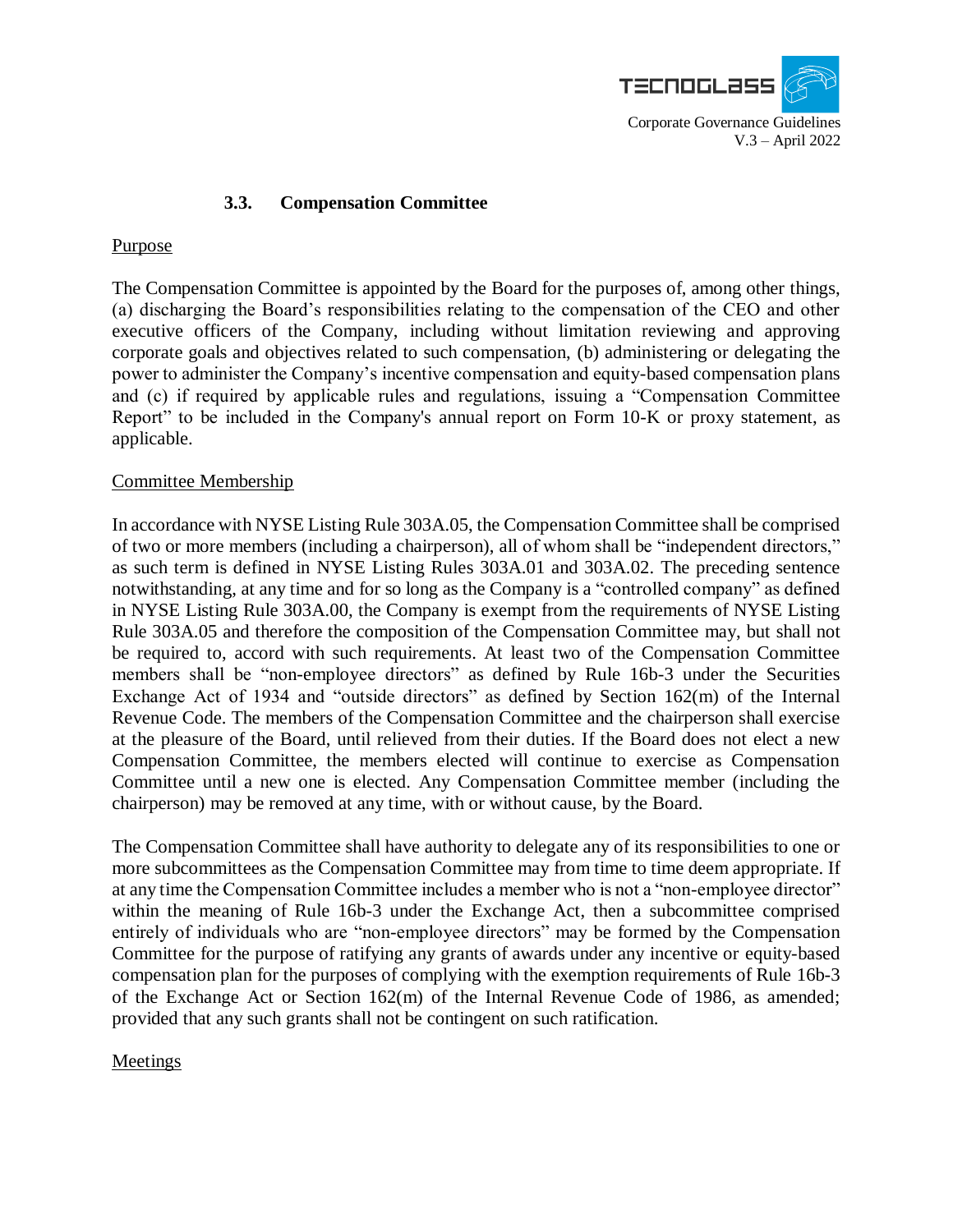

The Compensation Committee shall meet as often as necessary, but at least two times each year, to enable it to fulfill its responsibilities. The Compensation Committee shall meet at the call of its chairperson or a majority of its members. The Compensation Committee may meet by telephone conference call or by any other means permitted by law or the Company's Articles of Association. A majority of the members of the Compensation Committee shall constitute a quorum. The Compensation Committee shall act on the affirmative vote of a majority of members present at a meeting at which a quorum is present. Subject to the Company's Articles of Association, the Compensation Committee may act by unanimous written consent of all members in lieu of a meeting. The Committee shall determine its own rules and procedures, including designation of a chairperson pro tempore in the absence of the chairperson, and designation of a secretary. The secretary need not be a member of the Committee and shall attend Committee meetings and prepare minutes. The Secretary of the Company shall be the Secretary of the Compensation Committee unless the Committee designates otherwise. The Committee shall keep written minutes of its meetings, which shall be recorded or filed with the books and records of the Company. Any member of the Board shall be provided with copies of such Committee minutes if requested.

The Compensation Committee may ask members of management, employees, outside counsel, or others whose advice and counsel are relevant to the issues then being considered by the Committee to attend any meetings (or a portion thereof) and to provide such pertinent information as the Committee may request. The chairperson of the Compensation Committee shall be responsible for leadership of the committee, including preparing the agenda which shall be circulated to the members prior to the meeting date, presiding over Compensation Committee meetings, making assignments and reporting the Compensation Committee's actions to the Board. Following each of its meetings, the Compensation Committee shall deliver a report on the meeting to the Board, including a description of all actions taken by the Compensation Committee at the meeting.

#### Committee Authority and Responsibilities

In addition to such other duties as the Board may from time to time assign, the Compensation Committee shall:

- Establish, review, and approve the overall executive compensation philosophy and policies of the Company, including the establishment, if deemed appropriate, of performance-based incentives that support and reinforce the Company's long-term strategic goals, organizational objectives, and stockholder interests.
- Review and approve the Company's goals and objectives relevant to the compensation of the CEO, annually evaluate the CEO's performance in light of those goals and objectives, determine the CEO's compensation level, including, but not limited to, salary, bonus, or bonus target levels, long and short-term incentive and equity compensation, retirement plans, and deferred compensation plans as the Compensation Committee deems appropriate. In determining the long-term incentive component of the CEO's compensation, the Committee shall consider, among other factors, the Company's performance and relative stockholder return, the value of similar incentive awards to CEOs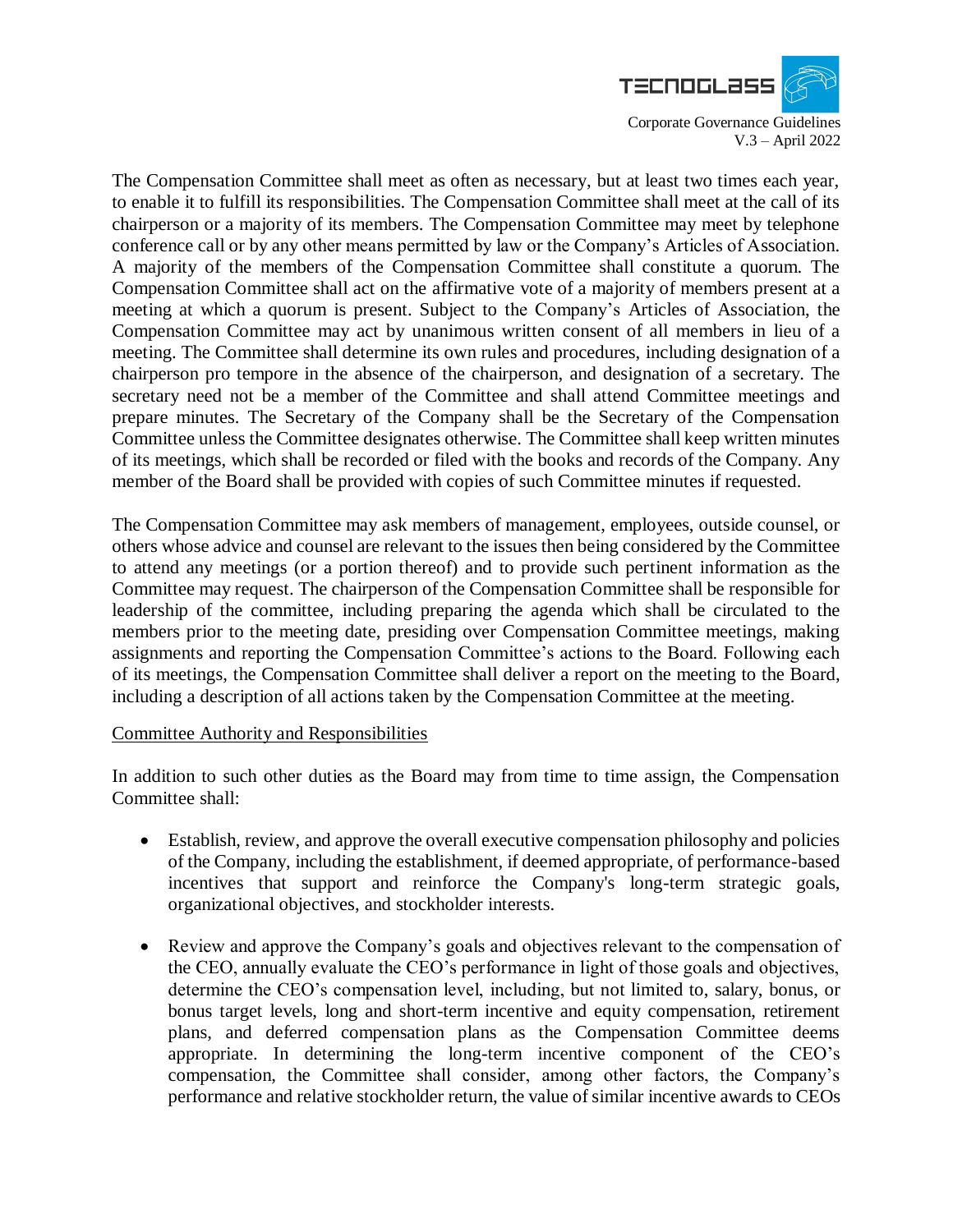

at comparable companies, and the awards given to the Company's CEO in past years. The CEO shall not be present during voting and deliberations relating to CEO compensation.

- Determine the compensation of all other executive officers, including, but not limited to, salary, bonus, or bonus target levels, long and short-term incentive and equity compensation, retirement plans, and deferred compensation plans, as the Committee deems appropriate. Members of senior management may report on the performance of the other executive officers of the Company and make compensation recommendations to the Committee, which will review and, as appropriate, approve the compensation recommendations.
- Administer or delegate the power to administer the Company's incentive and equity-based compensation plans, including the grant of stock options, restricted stock, and other equity awards under such plans.
- Review and make recommendations to the Board with respect to the adoption of, and amendments to, incentive compensation and equity-based plans and approve for submission to the stockholders all new equity compensation plans that must be approved by stockholders pursuant to applicable law.
- Review and approve any employment agreements, severance arrangements, and change in control agreements and provisions regarding the CEO and the other executive officers of the Company.
- Review and discuss with the Company's management the Compensation Discussion and Analysis set forth in SEC Regulation S-K, Item 402, if required, and, based on such review and discussion, determine whether to recommend to the Board that the Compensation Discussion and Analysis be included in the Company's annual report or proxy statement for the annual meeting of stockholders.
- Provide, over the names of the members of the Compensation Committee, the Compensation Committee Report for the Company's annual report or proxy statement for the annual meeting of stockholders, if required.
- Conduct an annual performance evaluation of the Committee. In conducting such review, the Committee shall evaluate and address all matters that the Committee considers relevant to its performance, including at least the following: (a) the adequacy, appropriateness and quality of the information received from management or others; (b) the manner in which the Committees recommendations were discussed or debated; (c) whether the number and length of meetings of the Committee were adequate for the Committee to complete its work in a thorough and thoughtful manner; and (d) whether this Charter appropriately addresses the matters that are or should be within its scope.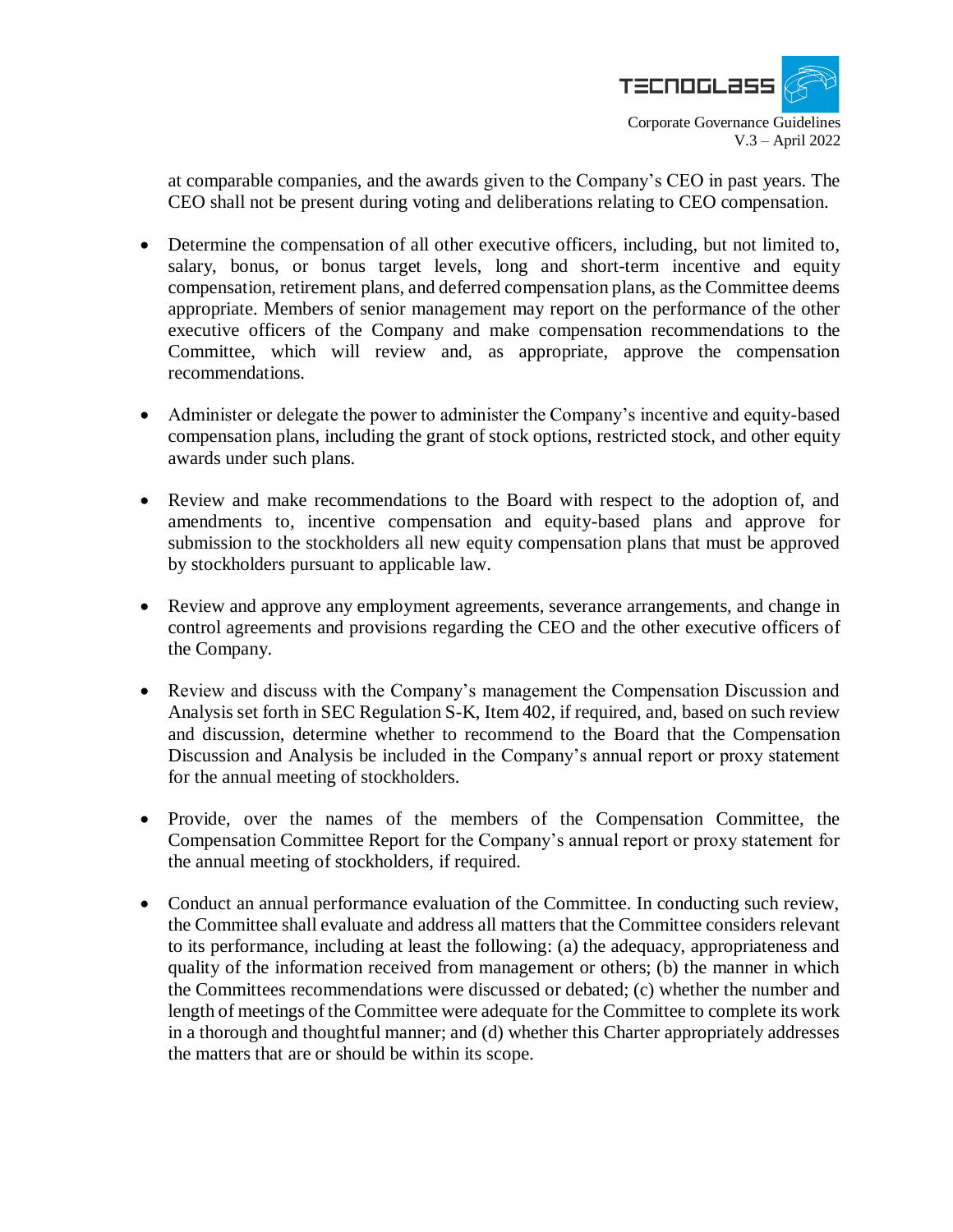

The Compensation Committee has the authority, to the extent it deems appropriate, to conduct or authorize investigations into or studies of matters within the Compensation Committee's scope of responsibilities and to retain one or more compensation consultants to assist in the evaluation of CEO or executive compensation or other matters. The Compensation Committee shall have the sole authority to retain and terminate any such consulting firm, and to approve the firm's fees and other retention terms. The Compensation Committee shall evaluate whether any compensation consultant retained or to be retained by it has any conflict of interest in accordance with Item 407(e)(3)(iv) of Regulation S-K. The Compensation Committee shall also have the authority, to the extent it deems necessary or appropriate, to retain legal counsel or other advisors. In retaining compensation consultants, outside counsel and other advisors, the Compensation Committee must take into consideration factors specified in the NYSE Listing Rules. The Company will provide for appropriate funding, as determined by the Committee, for payment of any such investigations or studies and the compensation to any consulting firm, legal counsel or other advisors retained by the Compensation Committee.

## **4. OFFICERS**

# **4.1. Chief Officers**

The Chief Officers of the Company are the CEO, the Chief Operating Officer and the Chief Financial Officer (the "Chief Officers"), all who shall be elected by majority of the votes of the independent members of the Board, for as long as the Board deems necessary.

Compensation of the Chief Officers will be subject to approval of the Compensation Committee.

## **4.2. Disclosure Committee**

All financial disclosures made by the Company to its Shareholders or the investment community should (i) be accurate, complete, and timely, (ii) fairly present, in all material respects, the Company's financial condition, results of operations and cash flows, and (iii) meet any other legal, regulatory, or stock exchange requirements.

## Purpose

The Company's Disclosure Committee shall assist the Company's officers and Directors (collectively, the "Senior Officers") fulfilling the Company's and their responsibilities regarding (i) the identification and disclosure of material information about the Company and (ii) the accuracy, completeness, and timeliness of the Company's financial reports.

## Committee Membership

The members of the Committee will be comprised of the Company's officers and senior level management.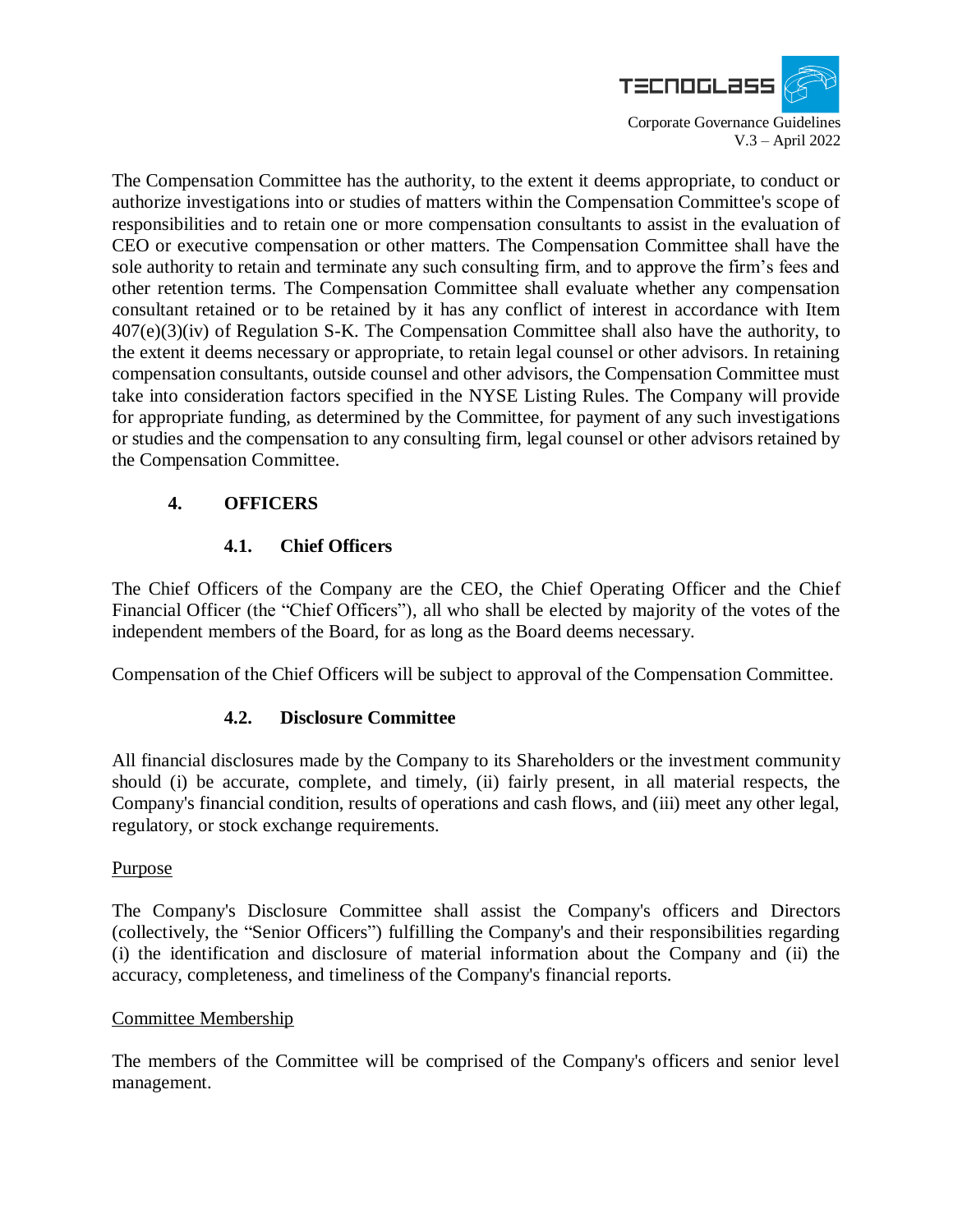

The Committee may designate two or more individuals, at least one of whom shall be knowledgeable about financial reporting and another about law, who can, acting together, review Disclosure Statements when time does not permit full Committee review. The Senior Officers at their option may, at any time and from time to time, assume any or all of the responsibilities of the Disclosure Committee identified herein, including, for example, approving Disclosure Statements when time does not permit the full Committee (or the designated individuals) to meet or act.

The Chief Financial Officer of the Company shall act as the Chair of the Disclosure Committee (unless and until another member of the Committee shall be so appointed by any Senior Officer) and shall designate a secretary of the meeting in order to prepare the minutes.

## Meetings

The Committee shall meet or act as frequently and as formally or informally as circumstances dictate, but in no case less than quarterly, to (i) ensure the accuracy, completeness and timeliness of the Disclosure Statements and (ii) evaluate the Disclosure Controls and Procedures and determine whether any changes to the Disclosure Controls and Procedures are necessary or advisable in connection with the preparation of the Reports or other Disclosure Statements, taking into account developments since the most recent evaluation, including material changes in the Company's organization and business lines and any material change in economic or industry conditions. The Disclosure Committee shall adopt, whether formally or informally, such procedures as it deems necessary to facilitate the fulfillment of its responsibilities.

## **Responsibilities**

Subject to the supervision and oversight of Senior Officers, the Disclosure Committee shall be responsible for the following tasks:

- Review and, as necessary, help revise the Company's controls and other procedures ("Disclosure Controls and Procedures") to ensure that (i) information required by the Company to be disclosed to the SEC, and other written information that the Company will disclose to the public is recorded, processed, summarized and reported accurately and on a timely basis, and (ii) such information is accumulated and communicated to management, including the Senior Officers, as appropriate to allow timely decisions regarding required disclosure.
- Assist in documenting, and monitoring the integrity and evaluating the effectiveness of, the Disclosure Controls and Procedures.
- Review the Company's (i) Annual Report on Form 10-K, Quarterly Reports on Form 10- Q, and Current Reports on Form 8-K, proxy statement, material registration statements, and any other information filed with the SEC (collectively, the "Reports"), (ii) press releases containing financial information, earnings guidance, forward-looking statements, information about material transactions, or other information material to the Company's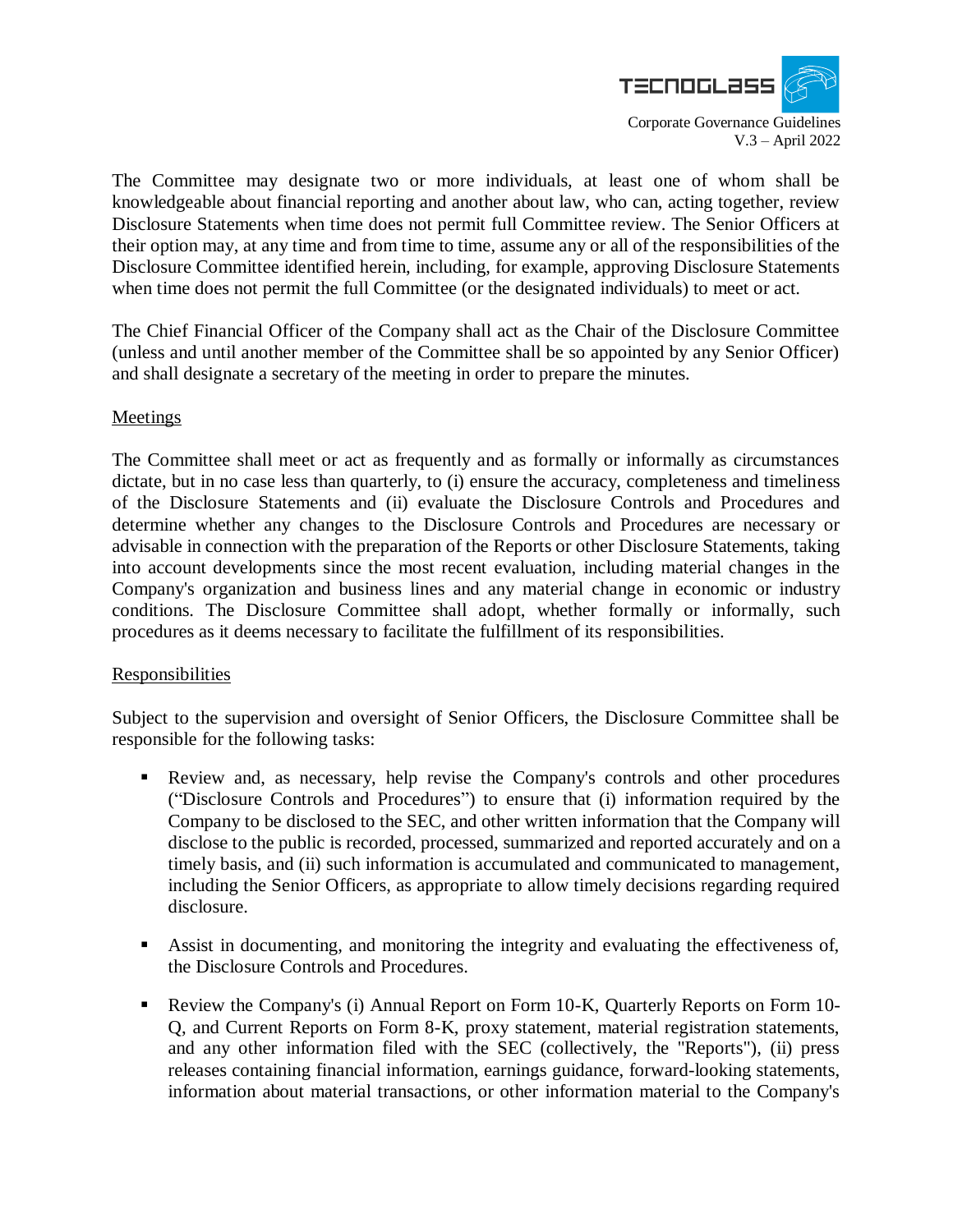

shareholders, (iii) correspondence broadly disseminated to shareholders, and (iv) other relevant communications or presentations (collectively, the "Disclosure Statements").

 Discuss information relative to the Disclosure Committee's responsibilities and proceedings, including (i) the preparation of the Disclosure Statements and (ii) the evaluation of the effectiveness of the Disclosure Controls and Procedures.

The Disclosure Committee shall have such other responsibilities, consistent with its purpose, as any Senior Officer may assign to it from time to time. The Disclosure Committee shall have full access to all of Company's books, records, assets, facilities, and personnel, including the internal auditors, in connection with fulfilling its responsibilities.

## Disclosure Control Considerations

The Committee shall base the review and revision of the Disclosure Controls and Procedures on the following factors:

- *Control Environment:* The directives of the Board and Audit Committee; the integrity and ethical values of the Company's officers and employees, including the "tone at the top"; the Company's Code of Conduct; and the philosophy and operating style of management, including how employees are organized and how authority is delegated.
- **Risk Assessment:** The identification and analysis of relevant risks to achieving the goal of accurate and timely disclosure, forming a basis for determining how the risks should be managed.
- *Control Activities:* The procedures to ensure that necessary actions are taken to address and handle risks to achievement of objectives.
- *Information and Communication:* The accumulation, delivery, and communication of financial information throughout (i.e., up, down, and across) the organization.
- **Monitoring:** The assessment of the quality of the financial reporting systems over time through ongoing monitoring and separate evaluations, including through regular management supervision and reporting of deficiencies upstream.

## **5. CORPORATE SECRETARY**

The Secretary of the Company supports the Directors in promoting the highest standards of corporate governance and facilitating the effective functioning of the Board and its committees, where appropriate.

In carrying out of this function, the Secretary of the Company performs the following specific responsibilities related to governance services: